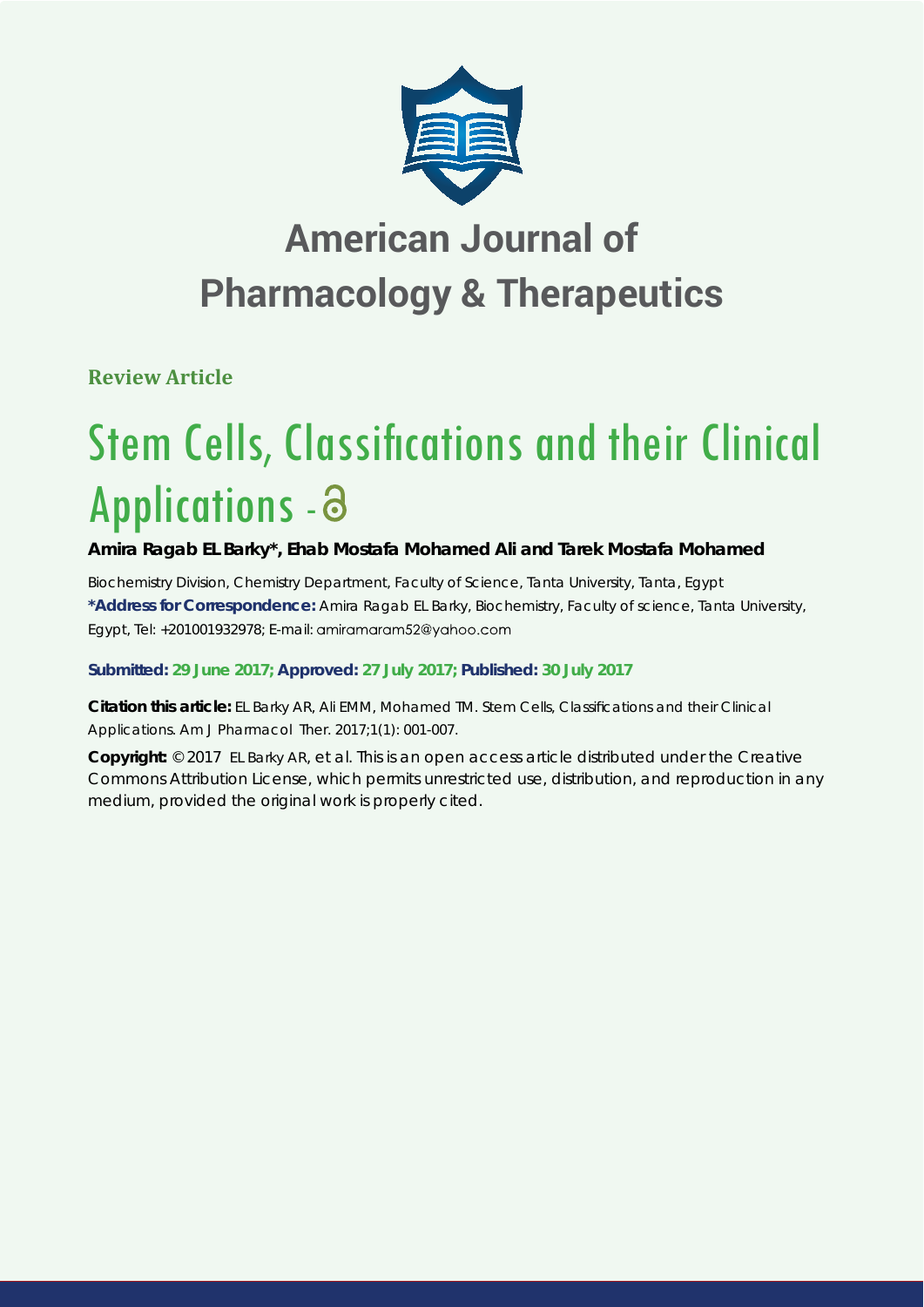#### **ABSTRACT**

Stem cells have unique characteristics, they are unspecialized cells; they can reproduce itself over and over again through asymmetric cell division. There are different kinds of stem cells which depend on their originality and/ or their potency. Cell therapy is an emerging form of treatment for several diseases. Stem cells have generated incredible interest for repairing failing tissues and organs, which appeared to be the only reasonable therapeutic strategy. They seem to represent a future powerful tool in regenerative medicine, therefore, this review article aimed to elucidate the different sources of stem cells and their clinical applications.

Keywords: Stem cell; Classifications; Differentiation; Clinical applications

#### **ABBREVIATIONS**

EG: Embryonic Germ; HSCs: Hepatic Stellate Cells; PGCs: Primordial Germline Cells

#### **HIGHLIGHITS**

- Stem cells have unique characteristics, they are unspecialized cells; they can reproduce itself over and over again through asymmetric cell division.
- There are different kinds of stem cells which depend on their originality and/ or their potency.
- Stem cell therapy has generated incredible interest for repairing failing tissues and organs.
- They seem to represent a future powerful tool in regenerative medicine.

#### **INTRODUCTION**

Stem cells have unparalleled characteristics. They are not specialized cells; they have the ability of self-replication and differentiation according to the suitable signal [1]. Stem cells can reproduce itself over and over again through asymmetric cell division, they can produce the newly produced offspring cells preserve the characteristics of the mother cell that has a different potency and lineage potential, such as a committed progenitor that transiently amplifies to make several offspring [2].

#### **CLASSIFICATION AND SOURCES OF STEM CELLS**

Stem cells can be classified according to their origin into four broad types, from embryos; from the fetus; from the infants and from the adult. Also, they can be classified according to their potency.

#### **STEM CELLS CLASSIFICATION ACCORDING TO THEIR ORIGIN (FIGURE 1)**

#### **Embryonic Stem Cells (ESCs)**

**Embryonic stem cells:** Embryonic stem cells are pluripotent, self-renewing cells that can be derived from both mouse or human blastocysts, they are taken from the very early stages of embryo development after 4-5 days after fertilization  $[3,4]$ . They can be stored in culture as undifferentiated cell lines and can be stimulated to differentiate into any cell line [5]. They can differentiate into endoderm, mesoderm, and ectoderm embryonic germ layers, and also any type of somatic cells. They, therefore, hold a great capacity in tissue regeneration therapy [6].

**Embryonic Germ Stem Cells:** Embryonic Germ (EG) cells are taken from the later stages of the embryo development cells. They are derived from Primordial Germline Cells (PGCs) in the early development. They are mainly isolated from the fetal tissue in narrow-window timing [7]. The PGC-derived cells were pluripotent, although, it was not possible to demonstrate pluripotency by generating the formation of teratomas in mice [8].

**Fetal stem cells:** Fetal stem cells are primal cell types found in the organs of the fetuses. They are able to differentiate into two types of stem cells: pluripotent stem cells and hematopoietic stem cells. Neural crest stem cells, fetal hematopoietic stem cells and pancreatic islet cells have been isolated in the fetuses [9]. Human fetal stem cells have been used by many people, children and adults that are suffering from many of mankind's most devastating diseases [10].

#### **Infant stem cell**

**Umbilical cord stem cells:** Umbilical cord blood contains prevalent stem cells which differ from those of bone marrow and adult peripheral blood [11]. Cord blood stem cells have shown to be multipotent as it being able to differentiate into neurons and liver cells [11].

**Wharton's jelly:** Wharton's jelly, which is the umbilical cord matrix, is considered to be a source of mesenchymal stem cells. These cells express typical stem cell markers, can be propagated for long times and can be induced to differentiate *in vitro* into neurons [12].

#### **Adult stem cell**

Adult stem cells are any stem cells taken from mature tissue; they are found in the tissues of a fully developed child (whole embryo) or adult and can only produce a limited number of cell types. They have limited potential as compared to the stem cells that derived from embryos and fetuses because of the stage of development of these cells [13]. They play a vital role in tissue repair, regeneration; and they are referred to their tissue origin [14]. Bone marrow is an abundant source of adult stem cells [15].

**Mesenchymal stem cells**: Mesenchymal Stem Cells (MSCs) are a different population of cells with the potential to differentiate into various somatic lineages. They were at first described as adherent cells with a fibroblast-like appearance that can differentiate into osteocytes, chondrocytes, adipocytes, tenocytes and myocytes [16].

MSCs can be isolated from the bone marrow and readily discreted from the hematopoietic stem cells due to their plastic adherence [17]. They are used in tissue engineering and regenerative medicine [18]. They are character by long-storage without major loss of their potency [19].

**Hematopoietic stem cells:** Hematopoietic stem cells are cells having the self-renewing potential and the capacity to give rise to differentiated cells of all hematopoietic lineages. Therefore, they transplanted for complete healing of hematologic disorders and after high-dose chemotherapy against malignant diseases [20].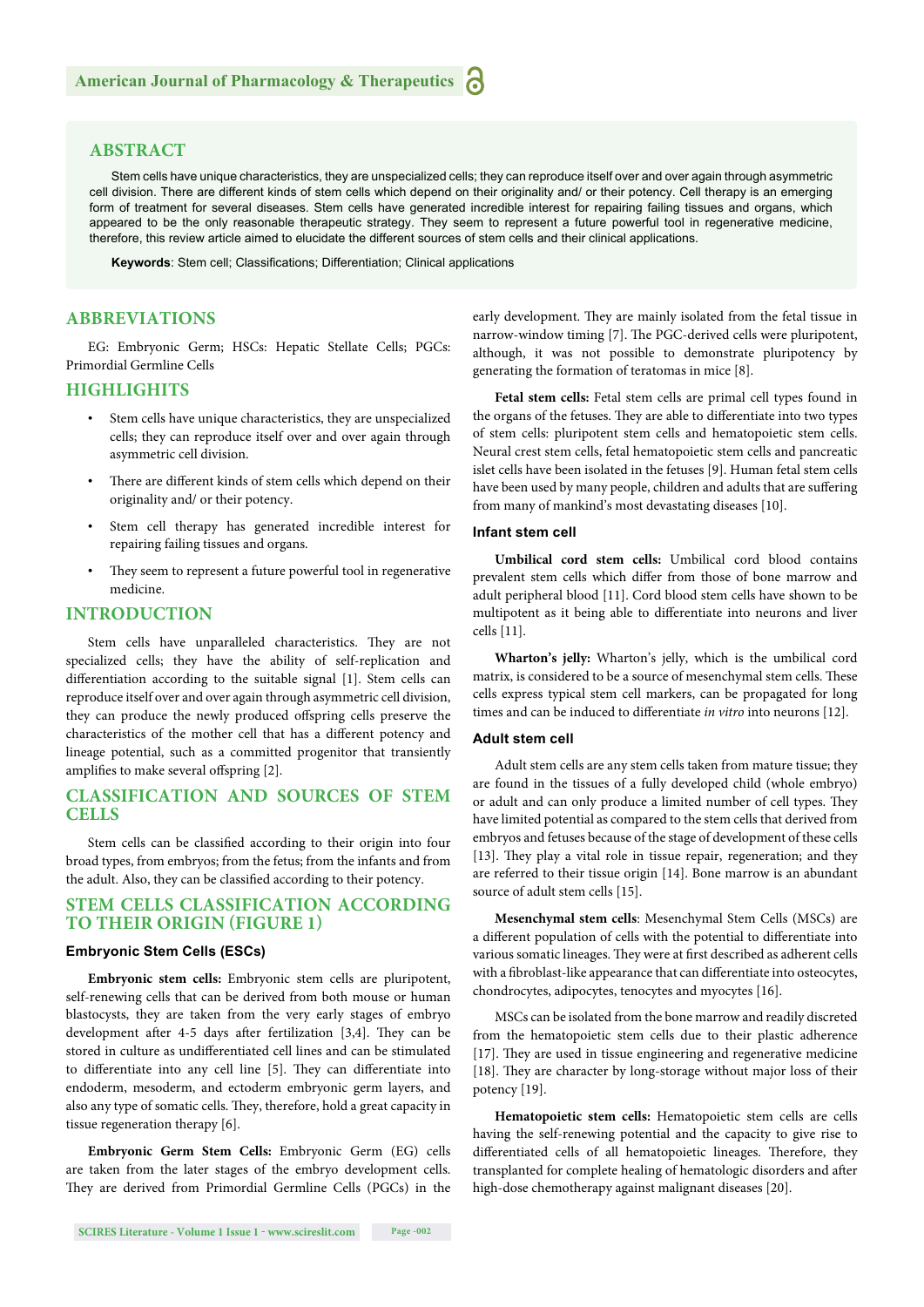

**Neural Stem Cells**: Neural stem cells are multipotent and self-replication cells, they are established in specialized molecular microenvironments in the adult mammalian brain. They can display the potential role in cellular therapy of the brain [21].

Gastrointestinal stem cells: The stem cells of the gastrointestinal tract reside in a "niche" in the intestinal crypts and gastric glands. The mechanism and the direction of the diffusion of this converted clone in the gastrointestinal mucosa are hotly disputed, and the central to this case is the position and nature of the gastrointestinal stem cells [22].

Epidermal stem cells: The mammalian epidermis is a rapidly rejuvenating tissue that consists of three types of keratinocytes with varying differentiation potential: epidermal stem cells, Transiently Amplified Cells (TA cells) and terminally differentiated cells. The epidermal stem cells have free self-renewal power. They are establishing in the basal layer and remarkable in maintaining homeostasis and cellular regeneration of normal skin; wound healing and neoplasm formation, whereas TA cells, progeny of the epidermal stem cells, undergo terminal differentiation after 3-5 divisions. After division, TA cells leave the basal layer and move through the suprabasal layers to the tissue surface, where they are periodically shed as squames [23].

Hepatic stem cells: The liver has a strong regenerative capacity, utilizing different modes of regeneration according to the type and extent of the injury. Mature liver cells can propagate to replace the damaged tissue permit the recovery of the parenchymal function [24]. Chronic liver injury gives rise to a potential stem cell compartment which is located in the smallest branches of the intrahepatic biliary tree being activated, which called oval cell ductular reaction. These oval cells are derived from the canal of Hering, which amplifies this biliary populations prior to these cells differentiate into hepatocytes. In the human liver, the organization of the biliary tree is different, with the canal of hering extending to the proximate third of the lobule and so apparently requiring a name change from oval cells to hepatic progenitor cells [25].

**Pancreatic stem cells:** Insulin-producing cells previously generated from pluripotent stem cells. The generation of these cells would provide a novel cell source for drug discovery and cell transplantation therapy in people suffering from diabetes [26]. Insulin-producing beta-cells turnover every 40-50 days by processes of apoptosis and the propagation and differentiation of the newly islet cells from progenitor epithelial cells, which are located in the pancreatic ducts [27].

#### **Types of stem cells according to their differentiation**

Stem cells can be classified according to their differentiation potential as a totipotent, pluripotent, multipotent, unipotent and oligopotent **(Figure 1)**.

**Totipotent stem cells:** Totipotency means that it has the total potential to give rise to all types of cells. Totipotent is the capacity of a single cell to divide and differentiate into all cell types in an organism and produce fertile offspring. Oocytes and sperm are the best differentiated cells in our body and they are capable of forming any tissue in the body [28].

**Pluripotent stem cells**: Pluripotency is the ability of the cells to produce any type of cells in the organism. They have been derived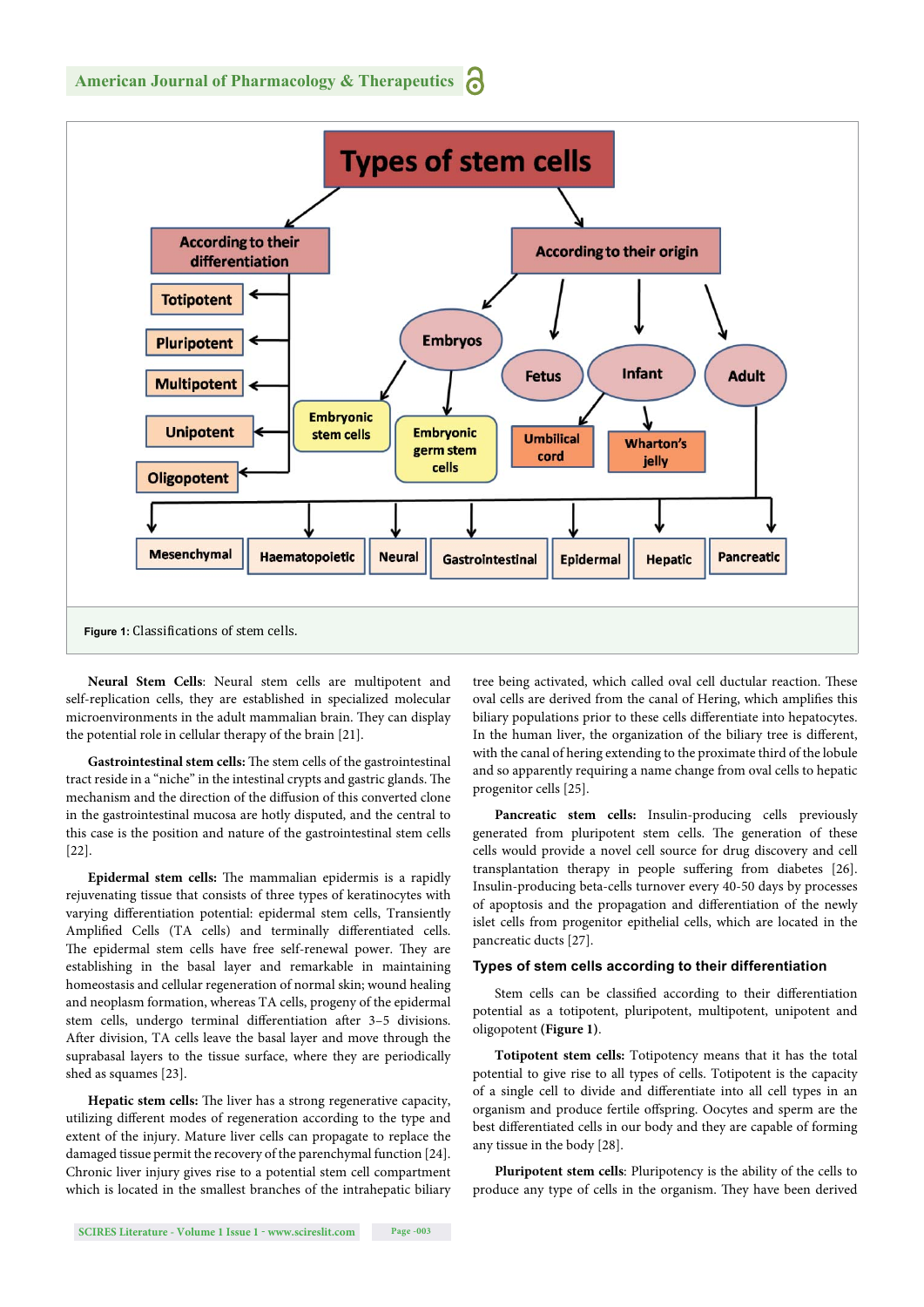from the mouse embryo. All are capable of differentiating into cells representative of a variety of adult tissue types in various assays, including embryoid body, teratoma, and some can contribute to mouse development in chimeras. There are many differences being recognized among pluripotent stem cell types, such as their morphology, gene expression profiles and growth factor requirements [29].

**Multipotent stem cells***:* Multipotency means to those cells that can only give rise to cells of the tissue from which they are isolated [30].

**Unipotent stem cell**: Adult stem cells are found in the tissues of the adults they produce a limited number of cell types and can repair damaged tissue by replacing specialized cells. Because of their restricted lineage, they were thought to be either multipotent, with the ability to differentiate into a limited range of cells or unipotent, with the ability to produce only one cell type [31].

**Oligopotent stem cells**: Oligopotency means to those cells that can differentiate into only a few cell types, like lymphoid or myeloid stem cells [32].

#### **BIOLOGICAL PROPERTIES OF MSCS**

#### **Homing of MSCs**

A stem cell may leave its niche and circulate in blood after particular stimuli [33]. The cell must be afterward attracted to another site, where under specific microenvironmental circumstances is able to enter its differentiation program [34]. MSCs were also described to locally migrate to injured sites to support the regeneration process. Such cases were documented in cartilage repair [35], muscle [36], and heart [37] regeneration, migration throughout for brain and cerebellum [38] and differentiation into osteoblasts in regenerating bone [39]. The homing capacity of MSCs may decrease after extensive culturing *in vitro* [40].

#### **Differentiation potential of MSCs**

Mesenchymal stem cells show a successful differentiation into a variety of cell lineages, including osteoblasts, chondrocytes, adipocytes, fibroblasts, myoblasts, cardiomyocytes, hepatocytes, tenocytes, cenocytes, and even neurons [41]. When MSCs are seeded at low density, they proliferate and secrete Dickkopf-related protein 1, which favors the undifferentiating phenotype of the cells. On the contrary, when the cells reach confluence, Wnt-5a expression abrogates the effect of Dickkopf-1 Dkk1 [42].

#### **SOME OF THE CLINICAL APPLICATION OF STEM CELLS**

#### **Stem Cells and diabetes mellitus**

Stem cells have generated incredible interest for repairing failing tissues and organs [43] (Table 1). Stem cell therapy has become a tantalizing idea to provide glucose-responsive insulin-producing cells to Type 1 diabetic patients as an alternative to islet transplantation [44]. Mesenchymal stem cells will grow and differentiate according to their environment. When MSCs injected into the pancreas *in vivo*, it is expected that MSCs will differentiate into pancreatic cells that have both exocrine and endocrine functions. Thus, transplantation of MSCs from bone marrow stem cells can repair the pancreas in its role to provide paracrine effects and other cell differentiation effects [45].

A beneficial effect of MSC transplantation on diabetes via a direct effect of differentiation to cells capable of producing insulin, or an indirect effect of secretion of immune modulators, which prevent endogenous T cells from eliciting pancreatic β-cell destruction, or other as yet unknown factors, which influence insulin secretion or action [46].

#### **Stem cell therapy and Parkinson's disease**

Parkinson's disease (PD) is a widespread neurodegenerative disease that characterized by bradykinesia, rigidity, and tremor. The pathological causes of PD are due to the Decrease of Nigrostriatal Dopamine (DA) neurons, but neuronal degeneration also occurs in non-DA-ergic systems [47]. MSCs are capable of differentiating into tyrosine hydroxylase-positive neurons and can ameliorate motor performance in mice Parkinson's disease model [48]. Moreover, it has been demonstrated that cells with DA-ergic can be produced from both rat and human MSCs, and that transplantation of these cells showed an improvement of motor function in an animal model of PD [49].

#### **Stem cells and heart disease**

Physicians of cardiac disease looking forward a remedy for the patients who are suffering from the heart disease. Cardiac transfer of stem and progenitor cells can have an adequate effect on tissue perfusion and contractile performance of the injured heart. Stem cells have the potency to promote myocardial perfusion and contractile performance in patients who are suffering from acute myocardial infarction, advanced coronary artery disease, and chronic heart failure [50].

#### **Autoimmune diseases**

Autoimmune diseases are produced as a result of an immune response of the body versus the normal cells and tissues. According to their ability to modulate immune responses, MSCs have also been proposed as a treatment for autoimmune diseases. Patients who are suffering from severe autoimmune diseases do not respond to the standard therapy and often require autologous or allogeneic Hematopoietic Stem Cell Transplantation (HSCT) [51].

#### **Liver diseases**

Liver failure and cirrhosis occur as a result of a variety of chronic hepatic injuries. MSCs have the potential to be used for the treatment of liver diseases due to their regenerative potential and immunomodulatory properties. They display sequential and overlapping severe pathogenic processes that include severe inflammation, hepatocyte necrosis, and fibrosis/ cirrhosis, and carry a high mortality rate [52].

MSCs have been demonstrated to play an immune-modulatory role through producing inhibitory cytokines or inducing the development of regulatory T cells [53]. MSC therapy appears to be effective in regulating the immune response in tissue injury, transplantation, and autoimmunity in both animal models of liver disease and patients in clinical trials [54]. MSCs can also directly inhibit the activation of Hepatic Stellate Cells (HSCs), the main cell source of the extracellular matrix, via MSC-derived IL-10 and TNF-α, and may also induce Hepatic Stellate Cells (HSC) apoptosis via, in part, the Fas/ FasL pathway [55]. Notably, MSCs have the potential to differentiate into myofibroblasts, which act as scar-forming cells within the liver in certain settings.

#### **Kidney disease**

Mesenchymal stem cells can migrate to deteriorate kidney tissue where they can generate an array of anti-inflammatory cytokines and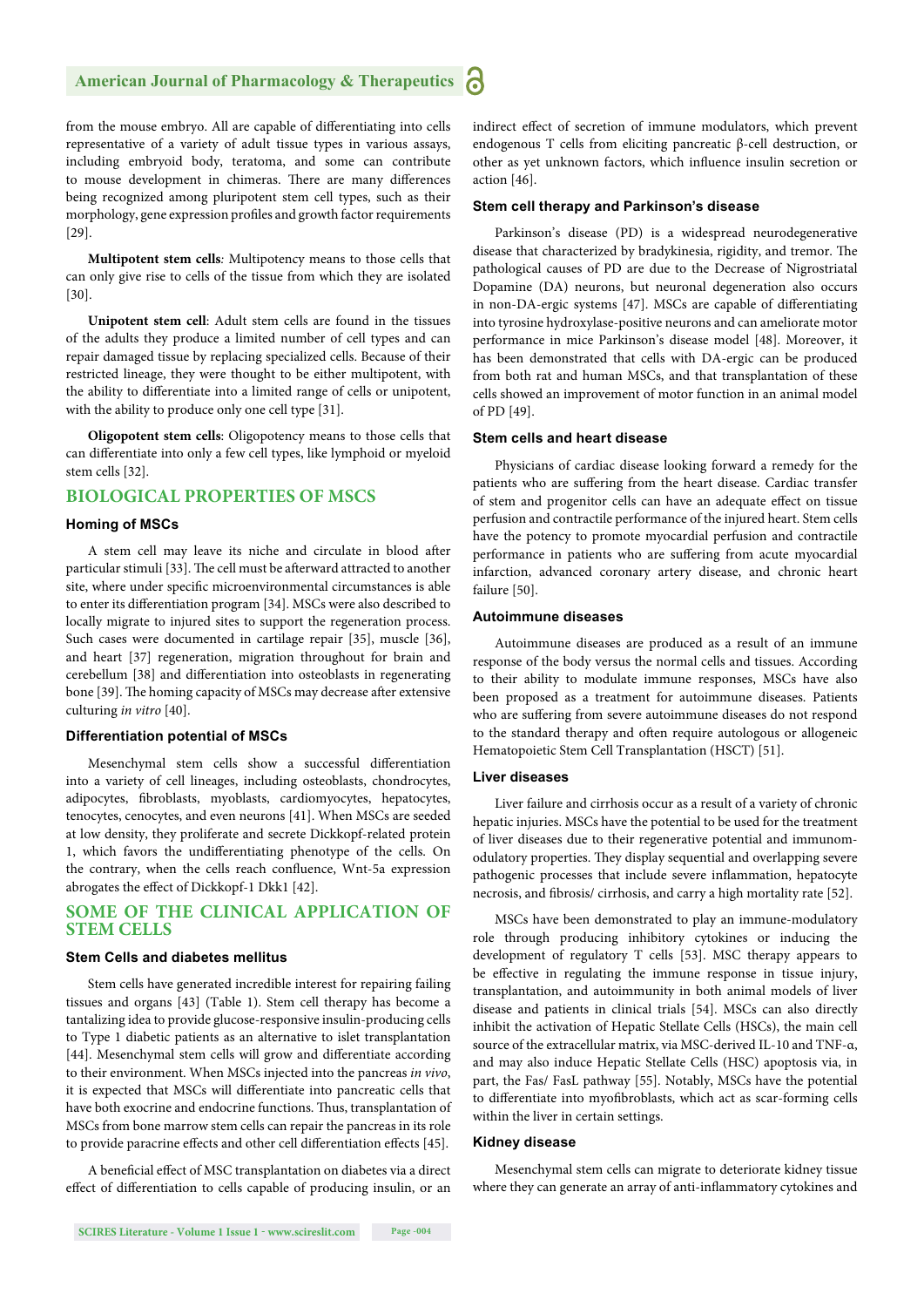| Table 1: Clinical applications of stem cells.                                 |                                                                                                                                                                                                                                     |                                                                                       |                                                      |                                                                                                                                                                                                                                                                                                                                                                                                                                                                                                                                                                                                                                                                                                                               |
|-------------------------------------------------------------------------------|-------------------------------------------------------------------------------------------------------------------------------------------------------------------------------------------------------------------------------------|---------------------------------------------------------------------------------------|------------------------------------------------------|-------------------------------------------------------------------------------------------------------------------------------------------------------------------------------------------------------------------------------------------------------------------------------------------------------------------------------------------------------------------------------------------------------------------------------------------------------------------------------------------------------------------------------------------------------------------------------------------------------------------------------------------------------------------------------------------------------------------------------|
| source                                                                        | <b>Dosage</b>                                                                                                                                                                                                                       | <b>Disease</b>                                                                        | Route of administration                              | Conclusion                                                                                                                                                                                                                                                                                                                                                                                                                                                                                                                                                                                                                                                                                                                    |
| Bone marrow<br>mesenchymal stem<br>cells<br>Insulin producing<br>cells (IPCS) | 1x10 <sup>5</sup> MSCs cell / rat<br>1x10 <sup>5</sup> IPCs cell / rat                                                                                                                                                              | Diabetes mellitus Type I,<br>Wistar rats                                              | • Tail vein injection                                | Stem cells, which can differentiate into IPCs, would<br>provide a<br>potentially free source of islet cells for transplantation<br>and mitigate<br>the major limitations of availability and allogeneic<br>rejection.<br>Therefore the use of stem cells is becoming the most<br>favorable therapy for DM [43].                                                                                                                                                                                                                                                                                                                                                                                                               |
| Human umbilical cord<br>blood-MSC (UCB-MSC)                                   |                                                                                                                                                                                                                                     | APP and presenilin (PS1)<br>double-transgenic mice                                    | Hippocampus                                          | Improved spatial learning and memory in Morris<br>Water Maze tests Reduced Aβ load and tau<br>hyperphosphorylation, inhibited proinflammatory<br>cytokine release from microglia [57].                                                                                                                                                                                                                                                                                                                                                                                                                                                                                                                                        |
| Bone marrow derived<br><b>MSCs</b>                                            | 1x 10 $\mathrm{^6}$ cells per rat                                                                                                                                                                                                   | Cirrhotic rats                                                                        | intravenous infusion at<br>the tail vein             | The exploration of the therapeutic potential of<br>mesenchymal stem cells on hepatic cirrhosis will<br>benefit millions of people who suffer from the end-<br>stage of chronic liver diseases [58].                                                                                                                                                                                                                                                                                                                                                                                                                                                                                                                           |
| <b>Bone marrow MSCs</b>                                                       | $1.75 \times 10^{5}$                                                                                                                                                                                                                | The sterile testes in<br>Wistar male rats<br>Erectile Dysfunction in<br>diabetic rats | injected into the left testis                        | Testis of host infertile rats accepted transplanted<br>MSCs. The transplanted MSCs could differentiate<br>into germinal cells in testicular seminiferous tubules<br>$[59]$ .<br>Stem cell therapy can apparently improve<br>the erectile function of diabetic rats [60]. The<br>possible mechanism of this effect may include<br>the increase of the content of smooth muscle<br>and endothelium.                                                                                                                                                                                                                                                                                                                             |
| <b>Bone marrow MSCs</b>                                                       | 10 rats received<br>mesenchymal stem cells<br>$(2 \times 10^6 \text{ cells/rat})$ , first<br>dose (10 <sup>6</sup> cells/ rat) and<br>after one week, rats<br>received the second<br>dose of cells (10 <sup>6</sup> cells/<br>rat). | Diabetes in male Sprague<br>Dawley (S.D) rats                                         | intravenous injection<br>through penial vein per rat | the consequences of the present work uncovered that<br>rodent bone marrow harbors cells that have the ability<br>to recover the islets of Langerhanz and differentiate<br>into useful insulin-secreting cells fit for controlling<br>hyperglycemia, hyperlipidemia, and diverse adjusted<br>parameters in diabetic rats. This may be useful in the<br>avoidance of diabetic complications [61].                                                                                                                                                                                                                                                                                                                               |
| bone marrow-derived<br><b>MSC</b>                                             | $1 \times 10^6$ MSCs per rat                                                                                                                                                                                                        | Infertility in male rats                                                              |                                                      | MSCs have tremendous potential for regenerative<br>medicine; MSCs/BM is capable of differentiating<br>into germ cells and Leydig cells in the testis. MSCs<br>modulated the decline of serum testosterone<br>levels induced by the lead treated group (LN) and<br>approached within control values, especially at<br>60 days. Because Leydig cells are responsible for<br>testosterone production, stem cell transplantation<br>may replace the need of life-long testosterone<br>supplementation in male hypogonadism. In addition,<br>MSCs modulated DNA apoptosis in sperm and<br>testicular tissues. These results show that MSCs<br>could be both a rich and functional source for the<br>treatment of infertility [62]. |

chemokines that can alter the course of the injury. Mesenchymal stem cells are thought to elicit repair through paracrine and/ or endocrine mechanisms that mend the immune response resulting in tissue repair and cellular replacement [56].

#### **CONCLUSION**

A stem cell is a special type of the cell that has the ability to divide for unbounded periods of the time and to give rise to the mature and specialized cells that make up an organism. It considers a new strategy for repairing failing tissues, organs and may be in the future to provide solutions to many diseases.

#### **REFERENCES**

- 1. Windley W, Teixeira F, Levin L, Sigurdsson A, Trope M. Disinfection of immature teeth with a triple antibiotic paste. J Endod. 2005; 31: 439-43. https://goo.gl/GyfvG9
- 2. Ilancheran S, Moodley Y, Manuelpillai U. Human Fetal Membranes: A Source of Stem Cells for Tissue Regeneration and Repair? Placenta. 2009; 30: 2-10. https://goo.gl/mNuHU3
- 3. Ying QL, Nichols J, Chambers I, Smith A. BMP Induction of Id Proteins Suppresses Differentiation and Sustains Embryonic Stem Cell Self-Renewal in Collaboration with STAT3. Cell. 2003; 115: 281-292. https://goo.gl/2Mg1HD
- 4. Lerou P. Embryonic stem cell derivation from human embryos. Methods Mol Biol. 2011; 767: 31-5. https://goo.gl/AGUhGe
- 5. Klimanskaya I, Chung Y, Becker S, Lu SJ, Lanza R. Human embryonic stem cell lines derived from single blastomeres. Nature. 2006; 444: 481-485. https://goo.gl/amBsRd
- 6. Zhang X, Huang, J. Integrative genome-wide approaches in embryonic stem cell research. Integr Biol (Camb). 2010; 2: 510-516. https://goo.gl/C6aMC5
- 7. Chapman, Audrey, Frankel, Mark, Garfinkel, and Michele. Stem Cell Research and Applications: Monitoring the Frontiers of Biomedical Research, "Index of Terms". 1999.
- 8. Shamblott MJ, Axelman J, Littlefield JW, Blumenthal PD, Huggins GR, Cui Y, et al. Human embryonic germ cell derivatives express a broad range of developmentally distinct markers and proliferate extensively in vitro. Proc Natl Acad Sci USA. 2001; 98: 113-118. https://goo.gl/GFyMNg
- 9. Beattie GM, Otonkoski T, Lopez AD, Hayek A. Functional beta-cell mass after transplantation of human fetal pancreatic cells: Differentiation or proliferation? Diabetes.1997; 46: 244-248. https://goo.gl/wnsR5s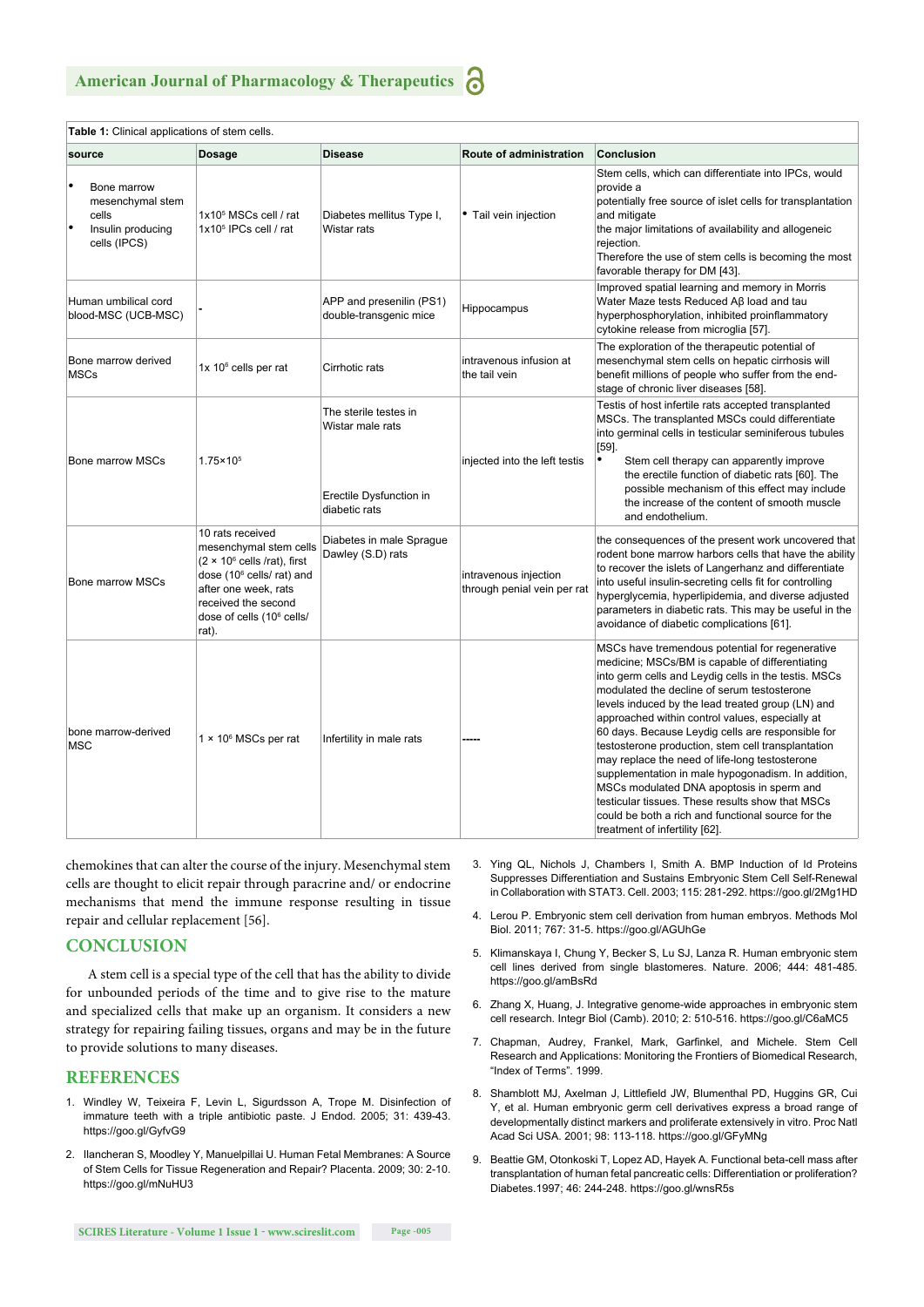- 10. Kakinuma S, Nakauchi H, Watanabe M. Hepatic stem/ progenitor cells and stem-cell transplantation for the treatment of liver disease. J Gastroenterology. 2009; 44: 167-172. https://goo.gl/1196in
- 11. Rogers I, Casper RF. Umbilical cord blood stem cells. Best Pract Res Clin Obstet Gynaecol. 2004; 18: 893-908. https://goo.gl/uwrtZ9
- 12. Mitchell KE, Weiss ML, Mitchell BM, Martin P, Davis D, Morales L, et al. Matrix cells from Wharton's jelly form neurons and glia. Stem Cells. 2003; 21: 50-60. https://goo.gl/c1xwjV
- 13. Robinson BA. Human Stem Cell Research. Ontario Consultants on Religious Tolerance. 2001.
- 14. Gimble JM, Katz AJ, Bunnell BA. Adipose-derived stem cells for regenerative medicine. Circ Res. 2007; 100: 1249-60. https://goo.gl/SvSKN7
- 15. Gao X, Song L, Shen K, Wang H, Niu W, Qin X. Transplantation of bone marrow derived cells promotes pancreatic islet repair in diabetic mice. Biochem Biophys Res Commun. 2008; 371: 132-137. https://goo.gl/26R2my
- 16. Deng ZL, Sharff KA, Tang N, Song WX, Luo J, Luo X, et al. Regulation of osteogenic differentiation during skeletal development. Front Biosci. 2008; 13: 2001-2021. https://goo.gl/6GPcYc
- 17. Zhang L, Chan C. Isolation and enrichment of rat mesenchymal stem cells (MSCs) and separation of single-colony derived MSCs. J Vis Exp. 2010; 22: 1852. https://goo.gl/kggAuq
- 18. Kim HJ, Kim UJ, Vunjak-Novakovic G, Min BH, Kaplan DL, Influence of macroporous protein scaffolds on bone tissue engineering from bone marrow stem cells. Biomaterials. 2005; 26: 4442-4452. https://goo.gl/5k11we
- 19. Parekkadan B, Milwid JM. Mesenchymal stem cells as therapeutics. Annual Review of Biomedical Engineering. 2010; 12: 87-117. https://goo.gl/La5Gv7
- 20. Xie CG, Wang JF, Xiang Y, Qiu LY, Jia BB, Wang LJ, et al. Cocultivation of umbilical cord blood CD34+ cells with retro-transduced hMSCs leads to effective amplification of long-term culture-initiating cells. World J Gastroenterol. 2006; 12: 393-402. https://goo.gl/9RZ2qN
- 21. Imitola J. Prospects for Neural Stem Cell-Based Therapies for Neurological Diseases. Neurotherapeutics. 2007; 4: 701-714. https://goo.gl/wEVbm4
- 22. McDonald SAC, Graham TA, Humphries A, Wright NA, Preston SL, Brittan M and Direkze, NC. Stem Cells in the Gastrointestinal Tract Essentials of Stem Cell Biology (Second Edition). 2009; 36: 307-327.
- 23. Jia L, Zhou J, Peng S, Li J, Cao Y Duan E. Effects of Wnt3a on proliferation and differentiation of human epidermal stem cells. Biochem Biophys Res Commun. 2008; 368: 483-8. https://goo.gl/KTe2K6
- 24. Verhulst S, Best J, van Grunsven LA, Laurent Dollé L. advances in hepatic stem/progenitor cell biology. EXCLI J. 2015; 14: 33-47. https://goo.gl/ZJACFf
- 25. Alison MR, Choong C, Lim S. Application of liver stem cells for cell therapy. Seminars in Cell & Developmental Biology. 2007; 18: 819-826. https://goo.gl/cSXREq
- 26. Pagliuca FW, Millman JR, Gurtler M, Segel M, Dervort AV, Ryu JH, et al. Generation of Functional Human Pancreatic b Cells In Vitro. Cell. 2014; 159: 428-439. https://goo.gl/FSw1Hq
- 27. Zulewski H, Abraham EJ, Gerlach MJ, Daniel PB, Moritz W, Müller B, et al. Multipotential nestin positive stem cells isolated from adult pancreatic islets differentiate *ex vivo* into pancreatic endocrine, exocrine and hepatic phenotypes. Diabetes. 2001; 50: 521-533. https://goo.gl/tBy83f
- 28. Cauffman G, De Rycke M, Sermon K, Liebaers I, Van de Velde H. Markers that define stemness in ESC are unable to identify the totipotent cells in human preimplantation embryos. Oxford Journals Medicine Human Reproduction. 2009; 24: 63-70. https://goo.gl/kbJ7vA
- 29. Ralston A, Rossant J. The genetics of induced pluripotency. Reproduction J. 2010; 139: 35-44. https://goo.gl/ymdvmg
- 30. Pretson S L, Alison M R, Forbes S J, Direkze NC, Poulsom R, Wright NA. The new stem cell biology: something for everyone. Mol Pathol. 2003; 56: 86-96. https://goo.gl/F7uzhC
- 31. Sage EK, Loebinger MR, Polak J and Janes SM. The role of bone marrowderived stem cells in lung regeneration and repair*.* Stem Book Cambridge (MA). Harvard Stem Cell Institute. 2008. https://goo.gl/B16fA1
- 32. Schöler HR. "The Potential of Stem Cells: An Inventory". In Nikolaus Knoepffler, Dagmar Schipanski, and Stefan Lorenz Sorgner. Human biotechnology as Social Challenge. Ashgate Publishing. 2007; 28.
- 33. Fernandez M, Simon V, Herrera G, Cao C, Del Favero H, Minguell JJ. Detection of stromal cells in peripheral blood progenitor cell collections from breast cancer patients. Bone Marrow Transplant. 1997; 20: 265-271. https://goo.gl/ucTaEc
- 34. Watt FM, Hogan BL. Out of Eden: stem cells and their niches. Science. 2000; 287: 1427-30. https://goo.gl/dpViSS
- 35. Gelse K, von der Mark K, Aigner T, Park J, Schneider H. Articular cartilage repairs by gene therapy using growth factor-producing mesenchymal cells. Arthritis Rheum*.* 2003; 48: 430-441. https://goo.gl/13NaeF
- 36. De Bari C, Dell'Accio F, Vandenabeele F, Vermeesch JR, Raymackers JM, Luyten FP. Skeletal muscle repair by adult human mesenchymal stem cells from synovial membrane. J Cell Biol. 2003*;* 160: 909-918. https://goo.gl/x4FEpW
- 37. Shake JG, Gruber PJ, Baumgartner WA, Senechal G, Meyers J, Redmond JM, et al. Mesenchymal stem cell implantation in a swine myocardial infarct model: engraftment and functional effects. Ann Thorac Surg. 2002*;* 73: 1919- 1925. https://goo.gl/jVCU8m
- 38. Kopen GC, Prockop DJ, Phinney DG. Marrow stromal cells migrate throughout forebrain and cerebellum, and they differentiate into astrocytes after injection into neonatal mouse brains. Proc Natl Acad Sci USA. 1999; 96: 10711-10716. https://goo.gl/FMbqWv
- 39. Horwitz EM, Gordon PL, Koo WK, Marx JC, Neel MD, McNall RY, et al. Isolated allogenic bone-marrow-derived mesenchymal cells engraft and stimulate growth in children with osteogenesis imperfecta: implications for cell therapy of bone. Proc Natl Acad Sci. USA*.* 2002; 99: 8932-8937. https://goo.gl/eC1Pko
- 40. Bobis S, Jarocha D, Majka M. Mesenchymal stem cells: characteristics and clinical Applications. Folia Histochemica Et Cytobiologica. 2006; 44: 215-230. https://goo.gl/SYRyZY
- 41. Egusa H, Schweizer FE, Wang CC, Matsuka Y and Nishimura I. Neuronal differentiation of bone marrow-derived stromal stem cells involves suppression of discordant phenotypes through gene silencing. J Biol Chem. 2005; 280: 23691-7. https://goo.gl/3gjwZk
- 42. Gregory CA, Singh H, Perry AS, Prockop DJ. Wnt signaling inhibitor Dkk-1 is required for re-entry into the cell cycle of human adult stem cells from bone marrow stroma (hMSCs). J Biol Chem. 2003; 278: 28067-28078. https://goo.gl/VCzPvQ
- 43. El Barky AR, Ezz AAH, Alm-Eldeen AA, Hussein SA, Hafez YA, Mohamed TM. Can stem cells ameliorate the pancreatic damage induced by streptozotocin in rats? Canadian Journal of Diabetes. CJD. 2017; S1499-2671: 30050-3. https://goo.gl/NkpPXU
- 44. Mccall MD, Christian Toso C, Baetge EE, James Shapiro AM. Are stem cells a cure for diabetes? Clinical Science. 2009; 118, 87-97. https://goo.gl/MVtc5d
- 45. Armand P, Fedik AR, Wibisono S, Anas P, Eric H, Helen S, Deya K. Autologus MSC bone marrow stem cell and allogenic pancreatic stem cell for repair of beta pancreatic cell in experimental diabetes mellitus. Afr. J. Intern. Med. 2012; 1: 010- 016. https://goo.gl/C5qd8D
- 46. Davey GC, Patil SB, O'Loughlin A, O'Brien T. Mesenchymal stem cellbased treatment for microvascular and secondary complications of Diabetes mellitus. Frontiers in Endocrinology. Diabetes. 2014; 5: 86. https://goo.gl/FqEP41
- 47. Politis M, Wu K, Loane C, Kiferle L, Molloy S, Brooks DJ, et al. Staging of serotonergic dysfunction in Parkinson's disease: an in vivo 11C-DASB PET study. Neurobiol Dis. 2010; 40: 216-221. https://goo.gl/nGRyVr
- 48. Li Y, Chen J, Wang L, Zhang L, Lu M, Chopp M. Intracerebral transplantation of bone marrow stromal cells in a 1-methyl-4-phenyl-1,2,3,6-tetrahydropyridine mouse model of Parkinson's disease. Neurosci Lett. 2001; 316: 67-70. https://goo.gl/agYqkP
- 49. Dezawa M, Kanno H, Hoshino M, Cho H, Matsumoto N, Itokazu Y, et al. Specific induction of neuronal cells from bone marrow stromal cells and application for autologous transplantation. J Clin Invest. 2004; 113: 1701- 1710. https://goo.gl/dBUh2V